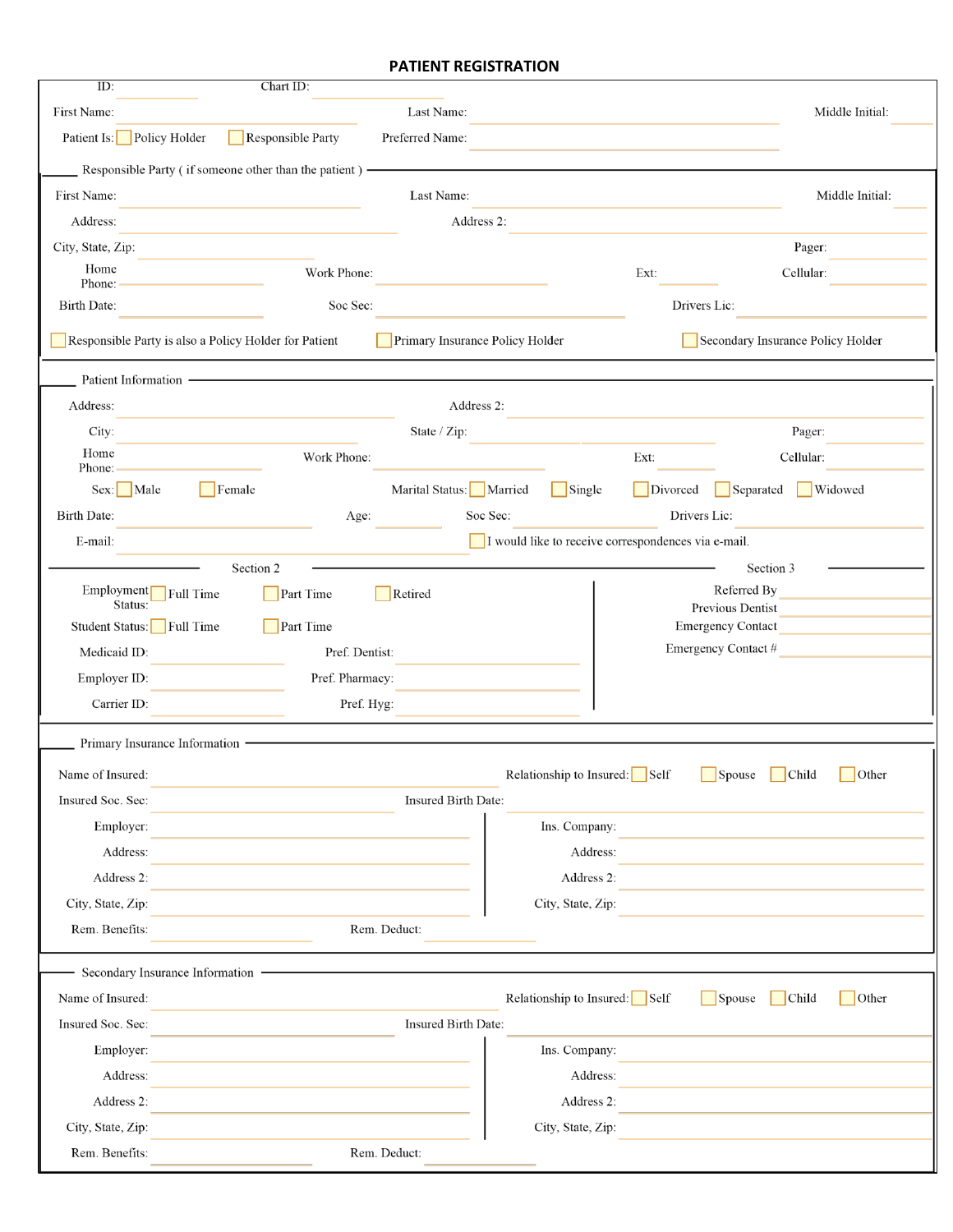## Maria Perez DDS **Englaceft Medical Hictory**

Date:\_\_\_\_\_\_\_\_\_\_\_

|                                                                                                                                                                                                                                                                                                                                                                                                                         | Patient Name:                                                                                                                                                                                                                                            |                                                                                                                                                                                                                                                                                                                                                                                                                                                                                     |                 |                                                                                                                                                                                                                                                        | Birth Date: | Eaglesoft Medical History                                                                                                                                                                                                                                                                                                                                                                            | Date Created:                                                                                                                                                                                                                                                          |                                                                                                                                                                                                                                                                                                                                                                                                                                                      |                                                                                                                                                                                                                                                                                      |
|-------------------------------------------------------------------------------------------------------------------------------------------------------------------------------------------------------------------------------------------------------------------------------------------------------------------------------------------------------------------------------------------------------------------------|----------------------------------------------------------------------------------------------------------------------------------------------------------------------------------------------------------------------------------------------------------|-------------------------------------------------------------------------------------------------------------------------------------------------------------------------------------------------------------------------------------------------------------------------------------------------------------------------------------------------------------------------------------------------------------------------------------------------------------------------------------|-----------------|--------------------------------------------------------------------------------------------------------------------------------------------------------------------------------------------------------------------------------------------------------|-------------|------------------------------------------------------------------------------------------------------------------------------------------------------------------------------------------------------------------------------------------------------------------------------------------------------------------------------------------------------------------------------------------------------|------------------------------------------------------------------------------------------------------------------------------------------------------------------------------------------------------------------------------------------------------------------------|------------------------------------------------------------------------------------------------------------------------------------------------------------------------------------------------------------------------------------------------------------------------------------------------------------------------------------------------------------------------------------------------------------------------------------------------------|--------------------------------------------------------------------------------------------------------------------------------------------------------------------------------------------------------------------------------------------------------------------------------------|
|                                                                                                                                                                                                                                                                                                                                                                                                                         |                                                                                                                                                                                                                                                          |                                                                                                                                                                                                                                                                                                                                                                                                                                                                                     |                 |                                                                                                                                                                                                                                                        |             |                                                                                                                                                                                                                                                                                                                                                                                                      |                                                                                                                                                                                                                                                                        | Although dental personnel primarily treat the area in and around your mouth, your mouth is a part of your entire body. Health problems that you may have, or<br>medication that you may be taking, could have an important interrelationship with the dentistry you will receive. Thank you for answering the following questions.                                                                                                                   |                                                                                                                                                                                                                                                                                      |
| Are you under a physician's care now?                                                                                                                                                                                                                                                                                                                                                                                   |                                                                                                                                                                                                                                                          |                                                                                                                                                                                                                                                                                                                                                                                                                                                                                     | ◯ Yes ◯ No      |                                                                                                                                                                                                                                                        | If yes      |                                                                                                                                                                                                                                                                                                                                                                                                      |                                                                                                                                                                                                                                                                        |                                                                                                                                                                                                                                                                                                                                                                                                                                                      |                                                                                                                                                                                                                                                                                      |
| Have you ever been hospitalized or had a major<br>operation?                                                                                                                                                                                                                                                                                                                                                            |                                                                                                                                                                                                                                                          |                                                                                                                                                                                                                                                                                                                                                                                                                                                                                     | ◎ Yes ◎ No      |                                                                                                                                                                                                                                                        | If yes      |                                                                                                                                                                                                                                                                                                                                                                                                      |                                                                                                                                                                                                                                                                        |                                                                                                                                                                                                                                                                                                                                                                                                                                                      |                                                                                                                                                                                                                                                                                      |
| Have you ever had a serious head or neck injury?                                                                                                                                                                                                                                                                                                                                                                        |                                                                                                                                                                                                                                                          | ◎ Yes ◎ No                                                                                                                                                                                                                                                                                                                                                                                                                                                                          |                 | If yes                                                                                                                                                                                                                                                 |             |                                                                                                                                                                                                                                                                                                                                                                                                      |                                                                                                                                                                                                                                                                        |                                                                                                                                                                                                                                                                                                                                                                                                                                                      |                                                                                                                                                                                                                                                                                      |
| Are you taking any medications, pills, or drugs?                                                                                                                                                                                                                                                                                                                                                                        |                                                                                                                                                                                                                                                          |                                                                                                                                                                                                                                                                                                                                                                                                                                                                                     | ◯ Yes ◯ No      |                                                                                                                                                                                                                                                        | If yes      |                                                                                                                                                                                                                                                                                                                                                                                                      |                                                                                                                                                                                                                                                                        |                                                                                                                                                                                                                                                                                                                                                                                                                                                      |                                                                                                                                                                                                                                                                                      |
| Do you take, or have you taken, Phen-Fen or Redux?                                                                                                                                                                                                                                                                                                                                                                      |                                                                                                                                                                                                                                                          |                                                                                                                                                                                                                                                                                                                                                                                                                                                                                     | ◯ Yes ◯ No      |                                                                                                                                                                                                                                                        | If yes      |                                                                                                                                                                                                                                                                                                                                                                                                      |                                                                                                                                                                                                                                                                        |                                                                                                                                                                                                                                                                                                                                                                                                                                                      |                                                                                                                                                                                                                                                                                      |
| Have you ever taken Fosamax, Boniva, Actonel or<br>any other medications containing bisphosphonates?                                                                                                                                                                                                                                                                                                                    |                                                                                                                                                                                                                                                          |                                                                                                                                                                                                                                                                                                                                                                                                                                                                                     | ◯ Yes ◯ No      |                                                                                                                                                                                                                                                        | If yes      |                                                                                                                                                                                                                                                                                                                                                                                                      |                                                                                                                                                                                                                                                                        |                                                                                                                                                                                                                                                                                                                                                                                                                                                      |                                                                                                                                                                                                                                                                                      |
| Are you on a special diet?                                                                                                                                                                                                                                                                                                                                                                                              |                                                                                                                                                                                                                                                          |                                                                                                                                                                                                                                                                                                                                                                                                                                                                                     | ◎ Yes ◎ No      |                                                                                                                                                                                                                                                        |             |                                                                                                                                                                                                                                                                                                                                                                                                      |                                                                                                                                                                                                                                                                        |                                                                                                                                                                                                                                                                                                                                                                                                                                                      |                                                                                                                                                                                                                                                                                      |
| Do you use tobacco?                                                                                                                                                                                                                                                                                                                                                                                                     |                                                                                                                                                                                                                                                          |                                                                                                                                                                                                                                                                                                                                                                                                                                                                                     | ◎ Yes ◎ No      |                                                                                                                                                                                                                                                        |             |                                                                                                                                                                                                                                                                                                                                                                                                      |                                                                                                                                                                                                                                                                        |                                                                                                                                                                                                                                                                                                                                                                                                                                                      |                                                                                                                                                                                                                                                                                      |
| Women: Are you<br>Pregnant/Trying to get pregnant?                                                                                                                                                                                                                                                                                                                                                                      |                                                                                                                                                                                                                                                          |                                                                                                                                                                                                                                                                                                                                                                                                                                                                                     | $\Box$ Nursing? |                                                                                                                                                                                                                                                        |             |                                                                                                                                                                                                                                                                                                                                                                                                      |                                                                                                                                                                                                                                                                        | Taking oral contraceptives?                                                                                                                                                                                                                                                                                                                                                                                                                          |                                                                                                                                                                                                                                                                                      |
| Are you allergic to any of the following?<br>$\Box$ Aspirin                                                                                                                                                                                                                                                                                                                                                             |                                                                                                                                                                                                                                                          | $\Box$ Penicillin                                                                                                                                                                                                                                                                                                                                                                                                                                                                   |                 |                                                                                                                                                                                                                                                        |             | П<br>Codeine                                                                                                                                                                                                                                                                                                                                                                                         |                                                                                                                                                                                                                                                                        | Acrylic                                                                                                                                                                                                                                                                                                                                                                                                                                              |                                                                                                                                                                                                                                                                                      |
| $\Box$ Metal                                                                                                                                                                                                                                                                                                                                                                                                            |                                                                                                                                                                                                                                                          | Latex                                                                                                                                                                                                                                                                                                                                                                                                                                                                               |                 |                                                                                                                                                                                                                                                        |             | Sulfa Drugs                                                                                                                                                                                                                                                                                                                                                                                          |                                                                                                                                                                                                                                                                        | Local Anesthetics                                                                                                                                                                                                                                                                                                                                                                                                                                    |                                                                                                                                                                                                                                                                                      |
| Other?                                                                                                                                                                                                                                                                                                                                                                                                                  |                                                                                                                                                                                                                                                          |                                                                                                                                                                                                                                                                                                                                                                                                                                                                                     |                 |                                                                                                                                                                                                                                                        | If yes      |                                                                                                                                                                                                                                                                                                                                                                                                      |                                                                                                                                                                                                                                                                        |                                                                                                                                                                                                                                                                                                                                                                                                                                                      |                                                                                                                                                                                                                                                                                      |
| Do you use controlled substances?                                                                                                                                                                                                                                                                                                                                                                                       |                                                                                                                                                                                                                                                          |                                                                                                                                                                                                                                                                                                                                                                                                                                                                                     | ◯ Yes ◯ No      |                                                                                                                                                                                                                                                        | If yes      |                                                                                                                                                                                                                                                                                                                                                                                                      |                                                                                                                                                                                                                                                                        |                                                                                                                                                                                                                                                                                                                                                                                                                                                      |                                                                                                                                                                                                                                                                                      |
| Do you have, or have you had, any of the following?                                                                                                                                                                                                                                                                                                                                                                     |                                                                                                                                                                                                                                                          |                                                                                                                                                                                                                                                                                                                                                                                                                                                                                     |                 |                                                                                                                                                                                                                                                        |             |                                                                                                                                                                                                                                                                                                                                                                                                      |                                                                                                                                                                                                                                                                        |                                                                                                                                                                                                                                                                                                                                                                                                                                                      |                                                                                                                                                                                                                                                                                      |
| <b>AIDS/HIV Positive</b><br>Alzheimer's Disease<br>Anaphylaxis<br>Anemia<br>Angina<br>Arthritis/Gout<br><b>Artificial Heart Valve</b><br><b>Artificial Joint</b><br>Asthma<br><b>Blood Disease</b><br><b>Blood Transfusion</b><br><b>Breathing Problems</b><br><b>Bruise Easily</b><br>Cancer<br>Chemotherapy<br><b>Chest Pains</b><br>Cold Sores/Fever Blisters C Yes C No<br>Congenital Heart Disorder<br>Convulsions | ◎ Yes ◎ No<br>◯ Yes ◯ No<br>© Yes ⊙ No<br>◎ Yes ◎ No<br>◎ Yes ◎ No<br>© Yes © No<br>◎ Yes ◎ No<br>◎ Yes ◎ No<br>© Yes © No<br>◎ Yes ◎ No<br>© Yes © No<br>◯ Yes ◯ No<br>© Yes © No<br>© Yes ◎ No<br>© Yes ◎ No<br>© Yes ⊙ No<br>◯ Yes ◯ No<br>© Yes ◎ No | Cortisone Medicine<br><b>Diabetes</b><br><b>Drug Addiction</b><br><b>Easily Winded</b><br>Emphysema<br><b>Epilepsy or Seizures</b><br>Excessive Bleeding<br><b>Excessive Thirst</b><br>Fainting Spells/Dizziness C Yes C No<br><b>Frequent Cough</b><br>Frequent Diarrhea<br><b>Frequent Headaches</b><br><b>Genital Herpes</b><br>Glaucoma<br><b>Hay Fever</b><br><b>Heart Attack/Failure</b><br><b>Heart Murmur</b><br><b>Heart Pacemaker</b><br>Heart Trouble/Disease C Yes C No |                 | ◯ Yes ◯ No<br>◯ Yes ◯ No<br>$\circ$ Yes $\circ$ No<br>◯ Yes ◯ No<br>◯ Yes ◯ No<br>◯ Yes ◯ No<br>◯ Yes ◯ No<br>◯ Yes ◯ No<br>◯ Yes ◯ No<br>◯ Yes ◯ No<br>◯ Yes ◯ No<br>◯ Yes ◯ No<br>◯ Yes ◯ No<br>◯ Yes ◯ No<br>◯ Yes ◯ No<br>◯ Yes ◯ No<br>◯ Yes ◯ No |             | Hemophilia<br><b>Hepatitis A</b><br>Hepatitis B or C<br>Herpes<br>High Blood Pressure<br><b>High Cholesterol</b><br><b>Hives or Rash</b><br>Hypoglycemia<br>Irregular Heartbeat<br><b>Kidney Problems</b><br>Leukemia<br><b>Liver Disease</b><br>Low Blood Pressure<br><b>Lung Disease</b><br>Mitral Valve Prolapse<br>Osteoporosis<br>Pain in Jaw Joints<br>Parathyroid Disease<br>Psychiatric Care | ◎ Yes ◎ No<br>◎ Yes ◎ No<br>◯ Yes ◯ No<br>◎ Yes ◎ No<br>◎ Yes ◎ No<br>◎ Yes ◎ No<br>◎ Yes ◎ No<br>◎ Yes ◎ No<br>◎ Yes ◎ No<br>◎ Yes ◎ No<br>◎ Yes ◎ No<br>◎ Yes ◎ No<br>◎ Yes ◎ No<br>◎ Yes ◎ No<br>◯ Yes ◯ No<br>© Yes ⊚ No<br>© Yes ⊚ No<br>◎ Yes ◎ No<br>◎ Yes ◎ No | <b>Radiation Treatments</b><br><b>Recent Weight Loss</b><br><b>Renal Dialysis</b><br><b>Rheumatic Fever</b><br>Rheumatism<br><b>Scarlet Fever</b><br>Shingles<br>Sickle Cell Disease<br><b>Sinus Trouble</b><br>Spina Bifida<br>Stomach/Intestinal Disease<br>Stroke<br>Swelling of Limbs<br><b>Thyroid Disease</b><br><b>Tonsillitis</b><br><b>Tuberculosis</b><br><b>Tumors or Growths</b><br>Ulcers<br><b>Venereal Disease</b><br>Yellow Jaundice | ◎ Yes ◎ No<br>◎ Yes ◎ No<br>◎ Yes ◎ No<br>◎ Yes ◎ No<br>◎ Yes ◎ No<br>◎ Yes ◎ No<br>◎ Yes ◎ No<br>◎ Yes ◎ No<br>◎ Yes ◎ No<br>◯ Yes ◯ No<br>◯ Yes ◯ No<br>© Yes ⊙ No<br>◎ Yes ◎ No<br>◯ Yes ◯ No<br>© Yes ⊚ No<br>◎ Yes ◎ No<br>◎ Yes ◎ No<br>◎ Yes ◎ No<br>© Yes ⊚ No<br>◎ Yes ◎ No |
| Have you ever had any serious illness not listed<br>Comments:<br>patient's) health. It is my responsibility to inform the dental office of any changes in medical status.                                                                                                                                                                                                                                               |                                                                                                                                                                                                                                                          |                                                                                                                                                                                                                                                                                                                                                                                                                                                                                     | ◎ Yes ◎ No      |                                                                                                                                                                                                                                                        | If yes      |                                                                                                                                                                                                                                                                                                                                                                                                      |                                                                                                                                                                                                                                                                        | To the best of my knowledge, the questions on this form have been accurately answered. I understand that providing incorrect information can be dangerous to my (or                                                                                                                                                                                                                                                                                  |                                                                                                                                                                                                                                                                                      |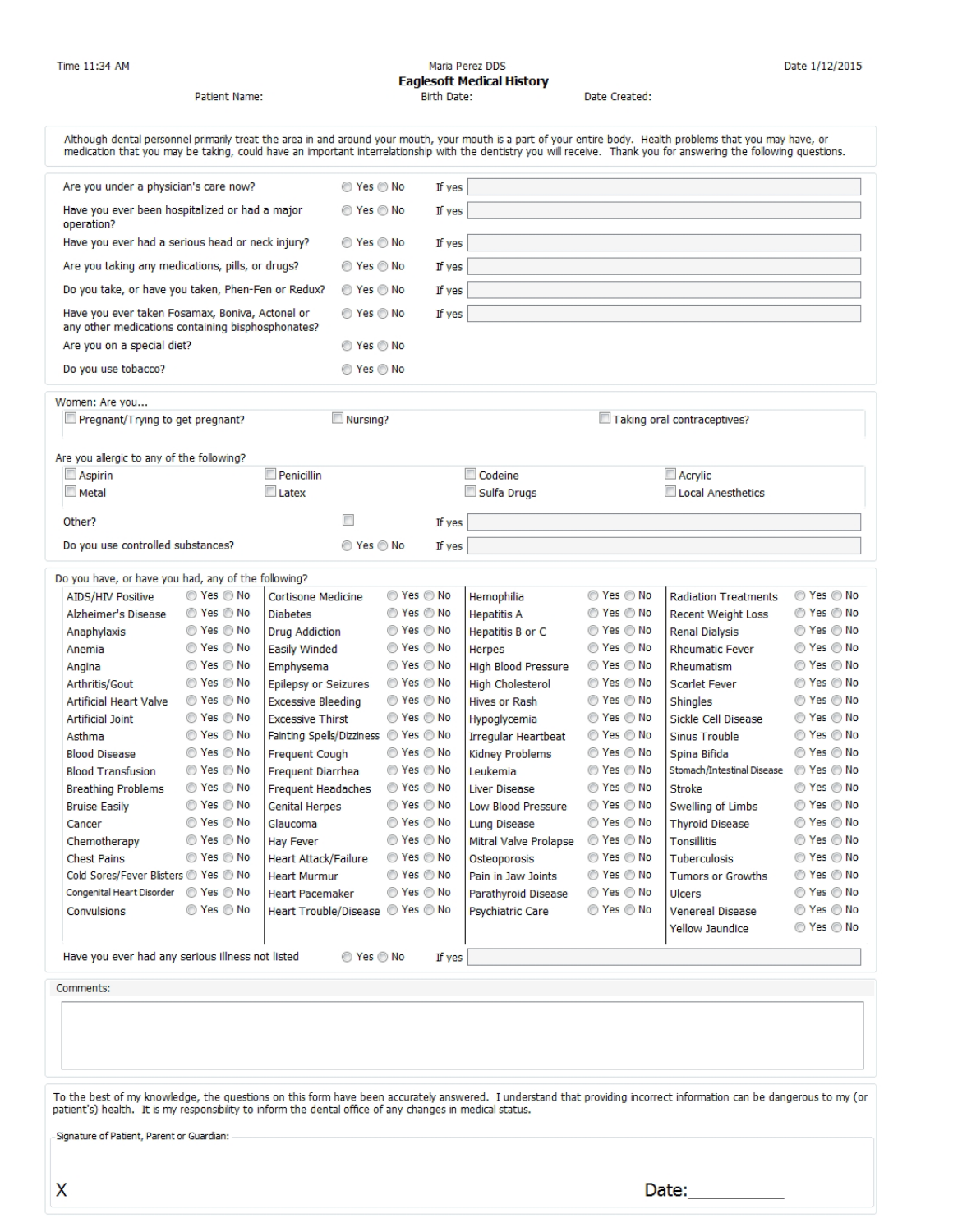#### DEERBROOK FAMILY Dentistry 20440 Hwy 59 N, Suite 300, Humble, TX 77338 281-548-0008 Fax: 281-548-0238 [Info@Deerbrookfamilydentistry.com](mailto:Info@Deerbrookfamilydentistry.com)

#### General Consent

I, \_\_\_\_\_\_\_\_\_\_\_\_\_\_\_\_\_\_\_\_\_\_\_\_\_\_\_\_\_\_\_\_\_\_, consent to be a patient at the above named office and agree to a radiographic and clinical examination. I also understand and consent to the following:

1. During the course of treatment, I can submit to procedures in all phases of dentistry including periodontics (gums treatment and surgery), oral surgery, endodontics (root canals), fixed and removable prosthodontics (crowns, bridges and dentures), dental implant, restorative dentistry, temporomandibular disorder treatment, treatment of sleep apnea, oral pathology, pediatric dentistry and the x-ray.

2. I am going to provide a thorough and complete medical history, provide a full list of my medications with dose and consent to my dentist to communicate with my other doctors to ask about any aspect of my medical history.

3. No guarantees can be made about the results of the treatment, the restoration of the longevity, or prognosis. I understand that any branch of medicine, including dentistry can produce unexpected results.

4. I will pay in full any cost of treatment or insurance copayments according to the office policy. I understand that even if an insurance pre-estimate is given or a procedure has been preapproved, I am responsible for any cost that my insurance does not cover.

5. My treatment plan may change at any time and I will make my best effort to approach my dental care with optimism and open communication with my dentist, dental hygienist, and the staff of the office.

6. I am welcome to ask about any aspects of my dental care and request information if I am confused or need more information. I am responsible to clarify any aspect of my treatment that I am unsure about.

\_\_\_\_\_\_\_\_\_\_\_\_\_\_\_\_\_\_\_\_\_\_\_\_\_\_\_\_\_\_\_\_\_\_\_ \_\_\_\_\_\_\_\_\_\_\_\_\_\_\_\_\_\_\_\_\_\_\_\_\_\_\_\_\_\_\_\_\_\_\_\_\_ \_\_\_\_\_\_\_\_\_\_\_\_\_\_\_ Patient Name (Please Print) Signature of the patient, legal guardian Date Or Authorized Representative

The name and the relationship to the patient

\_\_\_\_\_\_\_\_\_\_\_\_\_\_\_\_\_\_\_\_\_\_\_\_\_\_\_\_\_\_\_\_\_\_\_\_\_\_\_\_\_\_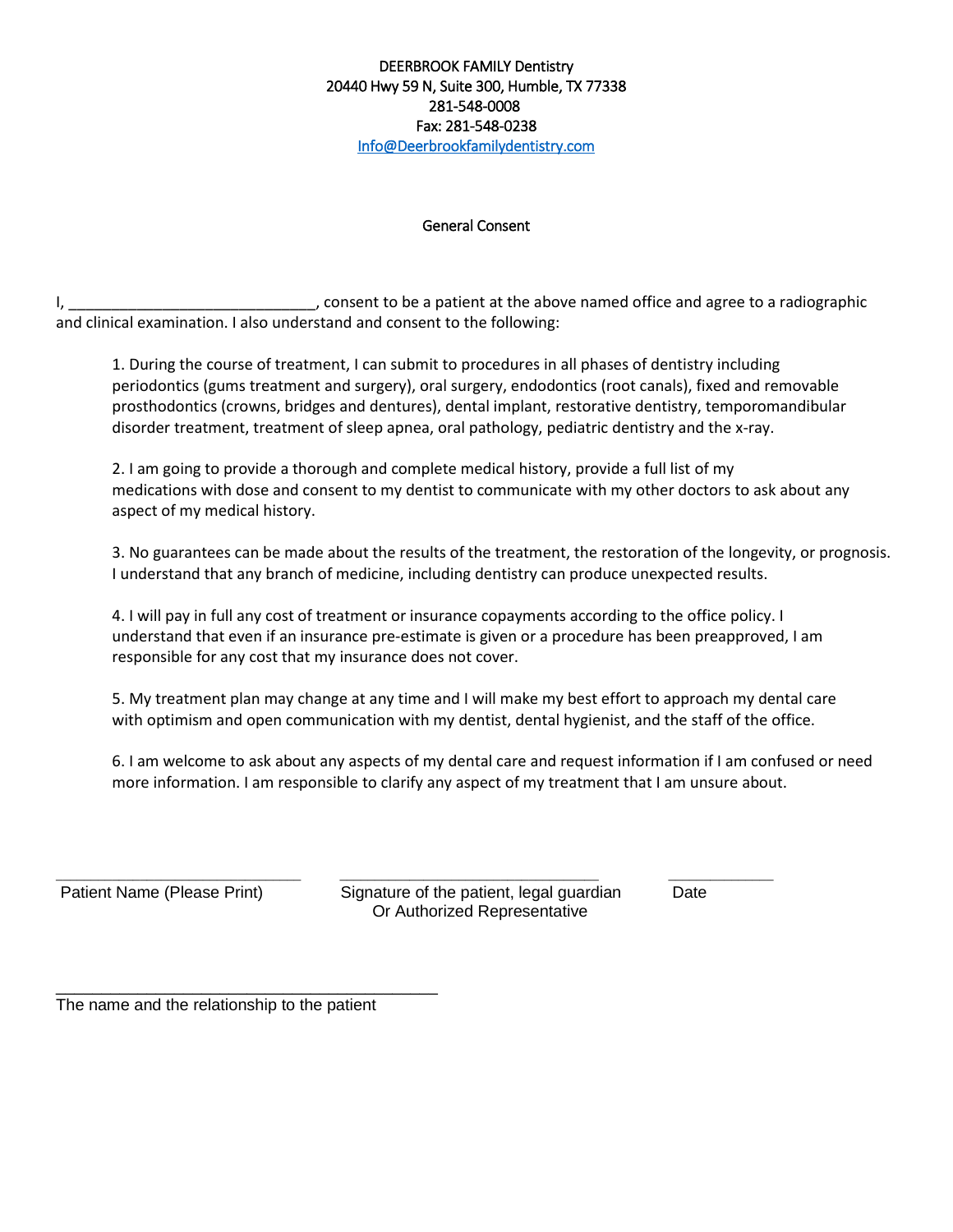#### DEERBROOK FAMILY Dentistry 20440 Hwy 59 N, Suite 300, Humble, TX 77338 281-548-0008 Fax: 281-548-0238 Info@Deerbrookfamilydentistry.com

## **Office Policy**

#### **Payment for Services:**

Payment is expected at the time of your services. We accept cash, Visa, MasterCard, American Express, Discover, CareCredit and Citi Healthcard. We do not accept personal checks. Any unpaid balance over 90 days will be considered delinquent and turned over to a collection agency. Fees may apply.

#### **Dental Insurance:**

We will be happy to submit an insurance claim for you as a courtesy. It is your responsibility to inform us of any changes in your insurance carrier or policy. If your insurance company denies your claim, we expect payment of the full balance within 10 days of the notice you receive from your insurance company. Professional services are rendered to a person, not to the insurance company. **Our treatment is based on the dental need of the patient, not the insurance company benefits. We cannot render services to a patient on the assumption that the charges will be paid by the insurance company, nor can we know every service not covered by your insurance company**. We will help in any way possible to file your claim or handle any insurance queries you may have. It is your responsibility to be involved with your insurance company. **The patient is responsible to the doctor and the insurance company is responsible to the patient.**

#### **Consent:**

I authorize release of any information and/or x-rays relating to my dental treatment to the insurance company, attorney or collection agency in collecting the full cost of the services provided.

I authorize release of any information and/or x-rays to offices where I have been referred.

#### **Appointments:**

When we make your appointment, we are reserving a room for your particular needs. We ask that if you must change an appointment, please notify us at least **48 hours** in advance. This courtesy makes it possible to give your reserved room to another patient who would like it.

There is a \$25 charge for not showing up for scheduled appointments. *Repeated cancellations or missed appointments will result in the loss of future appointment privileges.* 

#### **Saturday Appointments:**

An appointment reservation deposit of \$200, regardless of insurance benefits, is required when scheduling an appointment on a Saturday. This deposit is non-refundable if the appointment is missed.

By signing below, you have read and agree to our Office Policy.

\_\_\_\_\_\_\_\_\_\_\_\_\_\_\_\_\_\_\_\_\_\_\_\_\_\_\_\_\_\_\_\_\_\_\_\_\_\_\_\_\_\_

\_\_\_\_\_\_\_\_\_\_\_\_\_\_\_\_\_\_\_\_\_\_\_\_\_\_\_\_\_\_\_\_\_\_\_\_\_\_\_ \_\_\_\_\_\_\_\_\_\_\_\_\_\_\_\_\_\_\_\_\_\_\_\_\_\_\_\_\_\_\_\_\_\_\_\_\_ \_\_\_\_\_\_\_\_\_\_\_\_\_\_\_\_\_\_\_\_\_ Patient's name (please print) Signature of patient, legal guardian Date or authorized representative

Name and relation to patient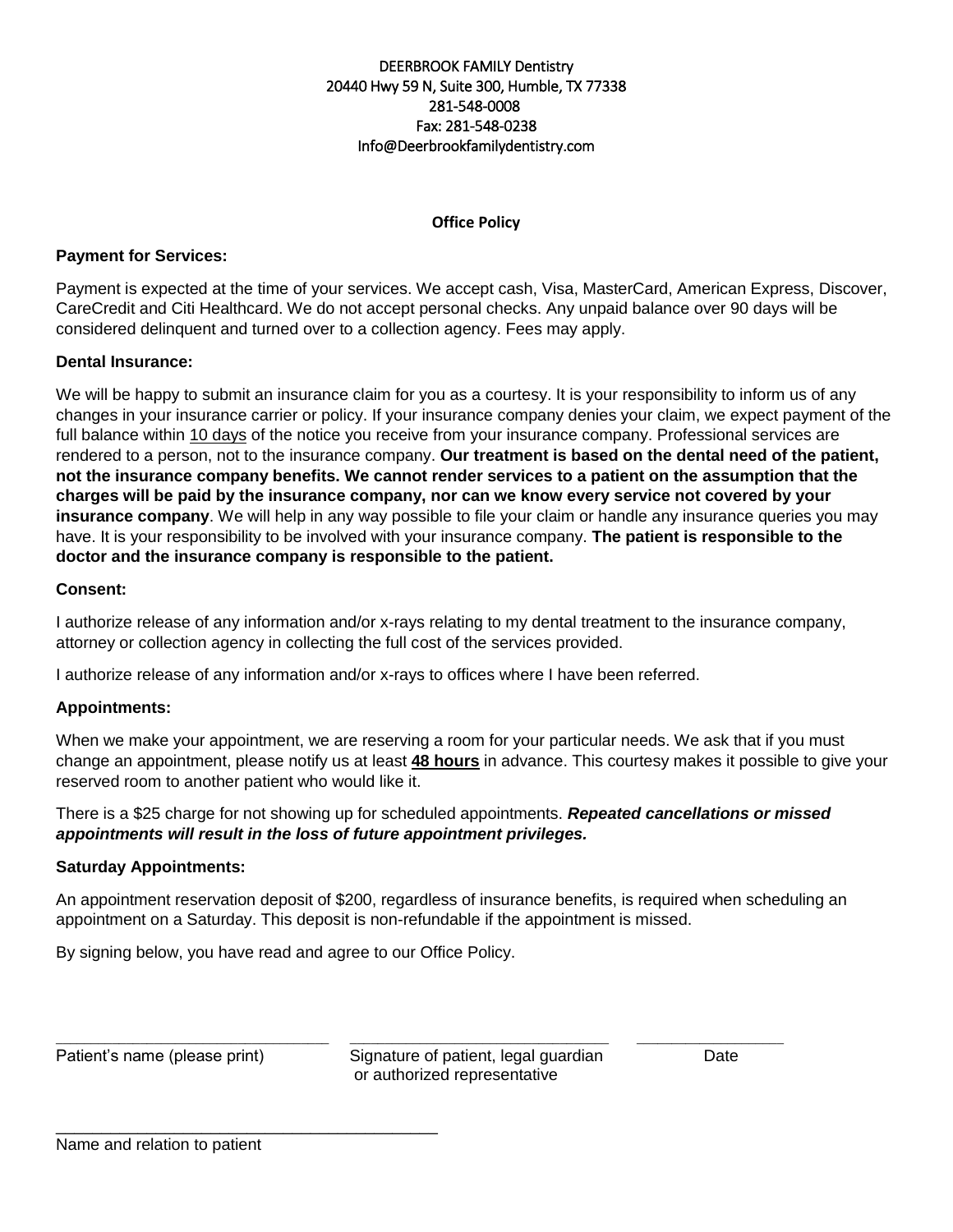# **ACKNOWLEDGEMENT OF RECEIPT OF HIPAA NOTICE OF PRIVACY PRACTICES**

# **Deerbrook Family Dentistry 20440 Hwy 59 N Suite**

**300** 

| Acknowledgment                                                                                                                                                                                                                                  |                                                                                                                                                                                                                                                                                                                        |  |  |  |  |
|-------------------------------------------------------------------------------------------------------------------------------------------------------------------------------------------------------------------------------------------------|------------------------------------------------------------------------------------------------------------------------------------------------------------------------------------------------------------------------------------------------------------------------------------------------------------------------|--|--|--|--|
|                                                                                                                                                                                                                                                 |                                                                                                                                                                                                                                                                                                                        |  |  |  |  |
| ________, hereby acknowledge that I have received and reviewed<br>a copy of Deerbrook Family Dentistry's HIPAA Notice of Privacy Practices.                                                                                                     |                                                                                                                                                                                                                                                                                                                        |  |  |  |  |
| I understand that Deerbrook Family Dentistry's HIPAA Notice of Privacy Practices may change periodically<br>and that I am entitled to receive a copy of Deerbrook Family Dentistry's revised HIPAA Notice of Privacy<br>Practices upon request. |                                                                                                                                                                                                                                                                                                                        |  |  |  |  |
| I understand that, if I have questions about Deerbrook Family Dentistry's HIPAA Notice of Privacy Practices,<br>I may contact Crystal Pardini at 281-548-0008                                                                                   |                                                                                                                                                                                                                                                                                                                        |  |  |  |  |
| I understand that it is my right to refuse to sign this Acknowledgement should I so choose, and that<br>Deerbrook Family Dentistry will not refuse treatment to me if I refuse to sign this Acknowledgement.                                    |                                                                                                                                                                                                                                                                                                                        |  |  |  |  |
| noted above, for assistance.                                                                                                                                                                                                                    | I further understand that I may contact the Secretary of the U.S. Department of Health and Human Services<br>should I have concerns regarding Deerbrook Family Dentistry's privacy policies and procedures. For<br>information on how to contact the U.S. Department of Health and Human Services, please ask Crystal, |  |  |  |  |
| <b>Patient Signature</b>                                                                                                                                                                                                                        | Date                                                                                                                                                                                                                                                                                                                   |  |  |  |  |
| Signature of Personal Representative                                                                                                                                                                                                            | Print Name of Personal Representative                                                                                                                                                                                                                                                                                  |  |  |  |  |
|                                                                                                                                                                                                                                                 | Relationship of Personal Representative to<br>Patient                                                                                                                                                                                                                                                                  |  |  |  |  |
| FOR OFFICE USE ONLY                                                                                                                                                                                                                             |                                                                                                                                                                                                                                                                                                                        |  |  |  |  |
|                                                                                                                                                                                                                                                 |                                                                                                                                                                                                                                                                                                                        |  |  |  |  |

Deerbrook Family Dentistry made a good-faith effort to obtain Acknowledgement, from the patient noted above, of receipt of its *HIPAA Notice of Privacy Practices*. In spite of these efforts, Deerbrook Family Dentistry was unable to obtain a signed Acknowledgement for the following reason(s):

□ Refusal to sign Acknowledgement on \_\_\_\_\_\_\_\_\_\_\_\_\_\_\_\_\_\_\_\_\_\_\_\_\_\_\_\_\_\_\_\_\_, 20\_\_\_

- □ Communications barriers prohibited us from obtaining a signed Acknowledgement.
- An emergency situation prohibited us from obtaining a signed Acknowledgement.
- $\Box$  Other (Describe):

| Date R<br>∵eceïveo | . .<br>້ | ID<br>n.<br>. |
|--------------------|----------|---------------|